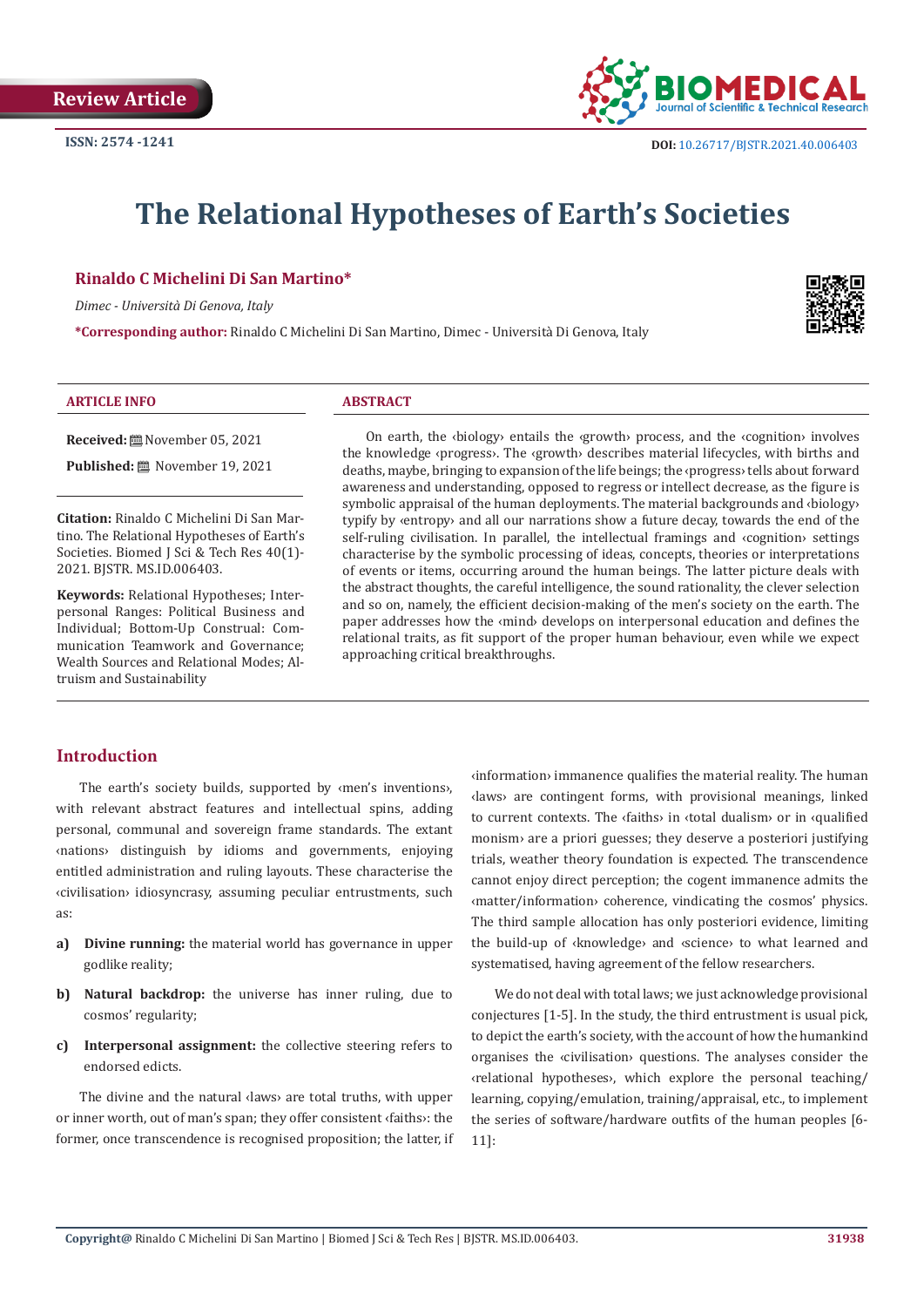• Community organisation: internal infrastructures, for balanced private/public running;

• Legality frames: political substructures, for civil behaviours and communal enactments.

Authority schemes: autonomy and sovereignty figures, for independent administrations;

• Nation-state operation layouts, to achieve comparative civic and executive performance;

• Mutual establishments: economic substructures, for supply chains and trade provision;

• Productive setups: business, agrarian and industry devices, for goods and stocks making;

• Conversion and restructuring plans: technical and management changes, for throughput. The earth's society is conservative and intellectual invention, imagining complex sets of mental surveys, to deal with multiple substructures and critical establishments. These software/hardware setups concern the regulation of communities, through internal rules and external safeguards. The idea of structured assemblies brings to rubrics, directives, duties and obligations, all abstract signs, further than material pieces. The intellectual (or spiritual) cues, in keeping with the three starting allocations, have traditionally entailed typifying situations:

Divine <laws>, when <spirit> has transcendent connotation, to grant absolute rate;

Natural <laws>, if <matter/information> joining assures

kami-driven total worthiness;

Human <a>Idaws>, if <a><a>Idualified agreement></a> leads to shared sanctioning of given edicts.

With the molecular biology, genome and its information merge: we only need decoding jobs; the natural **daws** involve encoded deterministic issues and ‹spirit› degrades to animism, without upper independent steering. With the human intellect, ‹spirit› converts in mind activity, to handle concepts, imagined and shared as community prerequisite. The survey of the software/hardware setups leading the earth's society, hereafter, analyses the above listed main formats [12-16].

#### **The Core Formats of Earth's Society**

The earth's society has anthropoid centering, due to interpersonal talents, i.e., ‹idiom›, ‹market› and ‹law›, Figure 1, based on mental activity, once the human ‹mind› forms by learning and training. In some formal approaches, the ‹mind› format has absolute worth, assigning divine/natural origin to the extant ‹legality› frames. These happen as odd ‹beliefs›, but we have already left total trusts, for contingent guesses, when dealing with the human ‹law› frames [17-21]. The earth extant peoples distinguish by idioms and governments, enjoying joint political and economic layouts. The compositions appear native arrangements, with recent worries on financial flops due to lop-sided split-sovereignty and on wealth inequality of the citizens at the nation and at the world ranges. The hindrances are summarised by assessed facts, with well-known essential hints. Yet, the initial discussion of the current formats permits grasping how the earth's society develops on ‹relational› skills.

**EART'S SOCIETY:** THE ORGANISATION OF HUMAM ASSEMBLIES WITH UNNER LEGALITY AND OUTER TRATIES SETUPS: COMMUNICATION/TRADE/AUTHORITY TOOLS: LANGUAGE MARKET AND POLITICAL OPTIONS FORMATS: <TOTAL> FRAMES: DIVINE/NATURAL; <CONTINGENT> FRAME: INTERPERSONAL AGREEMENTS

**Figure 1:** The earth's society: anthropoid setups.

#### **Community Organisation**

The earth is negligible planet in the universe, where life courses occur, ensued by living beings with brain-to-mind talent, i.e., intellect. The combined oddities establish complex issues [22-27], by:

- Agentive trails: gene evolution, ethnic greediness, active rivalry, clan solidarity;
- Relational trails: meme fruition, emulation/simulation abilities, wise rationality.

The biology has standard effects: gene evolution› creates many

living species, aiming at better-adapted samples, (Figure 2). The ‹mimicry› requires self-awareness, spotting construct as identifying traits. The cognizance courses occur, when mutual completion establishes by personal education with formal gears. The earth's relational model, typically, avails of three intellection mechanisms:

- Communication tools: the population language and the clan dialect;
- Market tools: the domestic supply and budget balancing by trading;
- Governance tools: the country's autonomy via sovereign authority.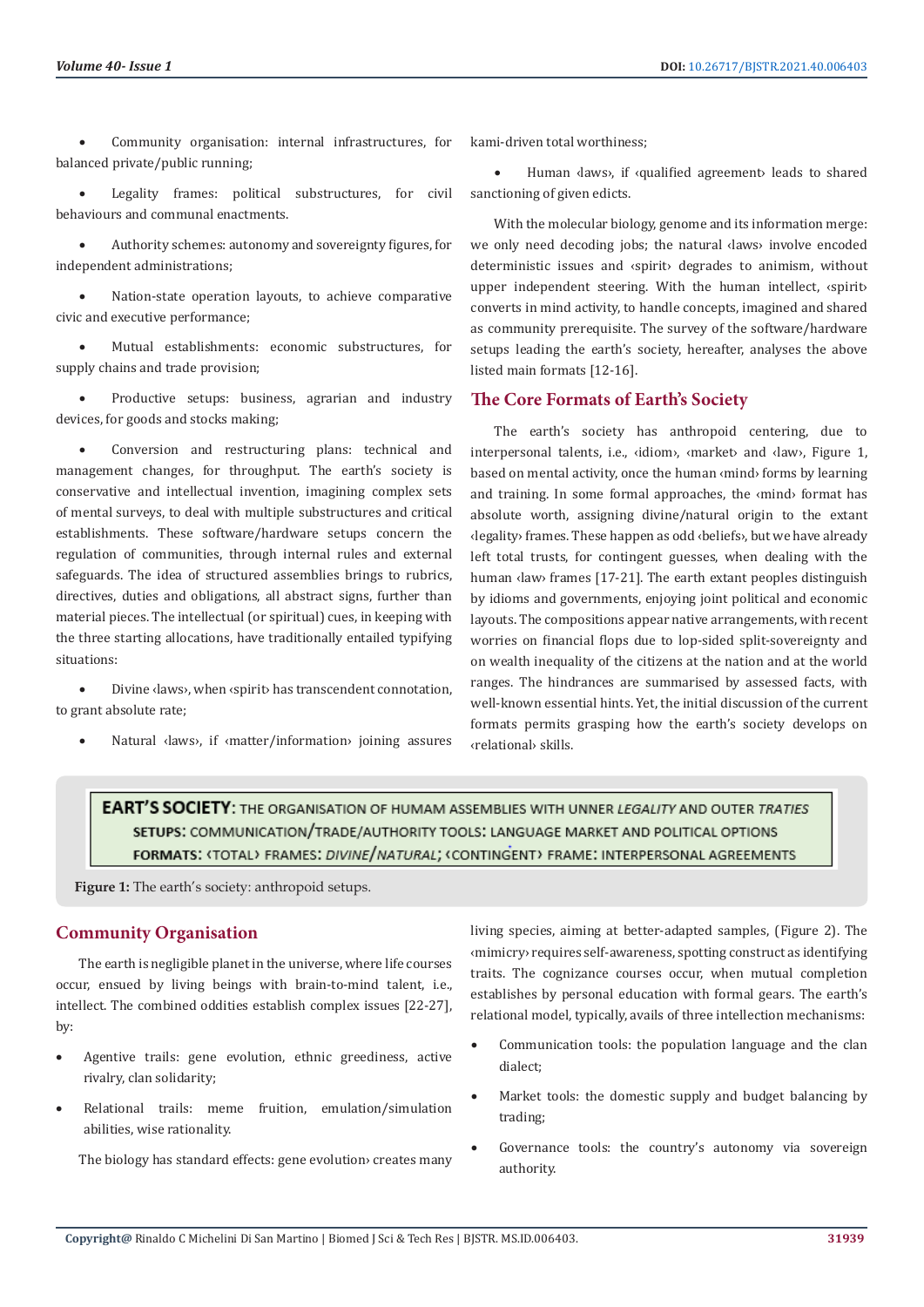**EARTH'S SOCIETY MODEL:** THE INTERPERSONAL TEACHING/LEARNIING OF CULTURE/ETHICS DEPOYMENTS MOLECULAR BIOLOGY: GENE EVOLUTION, WITH THE LIFE FORMS' ADAPTATION TO THE CURRENT SURROUNDS JOINT COGNIZANCE: MEME FRUITION, WITH THE KNOWLEDGE (AND SCIENCES) GRADUAL ESTABLISHMENTS

**Figure 2:** Hardwae/software formats of the earth's society.

The ‹selfish gene› affects the relational model, bringing about ‹closed societies› in competition, qualified by idiom and sovereign. The rationality› can suggest switching to ‹altruist meme›, leading to ‹open societies›, at global village consistency. Nonetheless, the ‹closed society› is classic choice: we distinguish citizens from foreigners; the split-sovereignty is coherent standard, to deal with lots of independent ‹nation-states›. The sovereignty happens having citizens' origin, via ‹Constitution›, which establishes the limits of the government's acts: the law authenticity resides in citizens; the government has delegated relative power. The ‹people sovereignty› appeared in history periods, when total readings, were no more plausible. Indeed, the authenticity, along centuries, undergoes changes, entailing divine or racial investitures, say, godlike or ethnic worth of the ‹nation›, implying sharp communities' endpoints.

#### **Legality Frames**

The relational interactions involve mimicry skills, each individual being capable to figure out his intellectual duplication. The meme fruition entails the said mechanisms, at three layers:

- **a)** Personal, to learn, practice and transmit the communication idiom and knowledge;
- **b)** Domestic, to manage the family/home sources and accounts by shared marketing;
- **c)** Civic, to fulfil the tribe/nation's activities and duties, in respect

of the indorsed acts.

The three spheres have contingent worh, linked to the timely earth's society settings. The inner one is interpersonal: it establishes the ‹mind›, with the abstraction talent to objectivise acts, goals feelings and layouts. The next one deals with ‹open societies›, soon, taking out the linked ‹closed society›, into which organising effective legal frames, for the operation political structures [28- 32]. The recent political spheres follow split-sovereignty models, in the ‹capitalism›, with separate ruling than wealth. The ‹income inequality› is actual concern; the ‹fortune inequality› is intricate query: the ‹affluence› of individuals says that the accumulation, due to their activity, is possible, with allowed transmission (within a family); the ‹assets› of enterprises mean that the build-up, due to the tied activity, is qualifying result of the organised business.

The ‹accruals› build up as ‹wealth expansion› or ‹growth›, leading to ‹improved opulence›. The outcome is measured by ‹money› or, using an established designation, by ‹financial capital›, under ‹sovereign› ruling. The ‹wealth› of nations, besides state property (Latin ‹demanium›), assembles private ownership with (public) Treasury (UK Exchequer): the fiscal income links to the gross national product, GNP. If the government expenditures exceed the revenue from taxes, the Treasury shall get into debt, issuing bonds or other sureties. The country's riches are marginal opulence; the fiscal earnings are usual treasury means, managed as ‹financial capital›, (Figure 3), by legal features

# **NATION-STATE INDEPENDENCE:** THE SPLIT-SOVERFIGNTY POLITICAL INSTYTUTIONS PRIVATE LAW: THE RULES REGULATING THE CURRENT RELATIONSHIPSS BETWEN THE SINGLE CITIZENS PUBLIC LAW: THE RULES AFFECTING THE INDIVIDUAL CITIZENS, UNDER THE EXTANT GOVERNMENT

**Figure 3:** The legality enacted by sovereign natio-states.

#### **Authority Schemes**

The personal/domestic/civic layers allow sovereign political setups, as if the hierarchy aimed and exclusive performance distinguishes the nation state's spheres. The enabled effectiveness is competition option and the operation layouts distinguish due to the civic and executive planning. The recent events oppose ‹communism› to ‹capitalism›, i.e., state-ruled vs. private-owned wealth. In any case, the ‹nation-state› is basic reference, enjoying ‹split-sovereignty› and ‹democracy› say, the ‹people authority›, (Figure 4), with contingent worthiness [33-38]. The self-ruling governance gives political and economic autonomy. In the picture, the ‹income› allows finance transactions; ‹wealth› links to the ‹stored capital›, with money worth: individuals' ownerships, companies' assets and governmental treasury, if we follow the ‹capitalism›, with private vs. public ownership. In the ‹communism› reading, all is communal, under the central nomenclature steering; for a while, the XX century› fancied hinting the community track to be superior feat.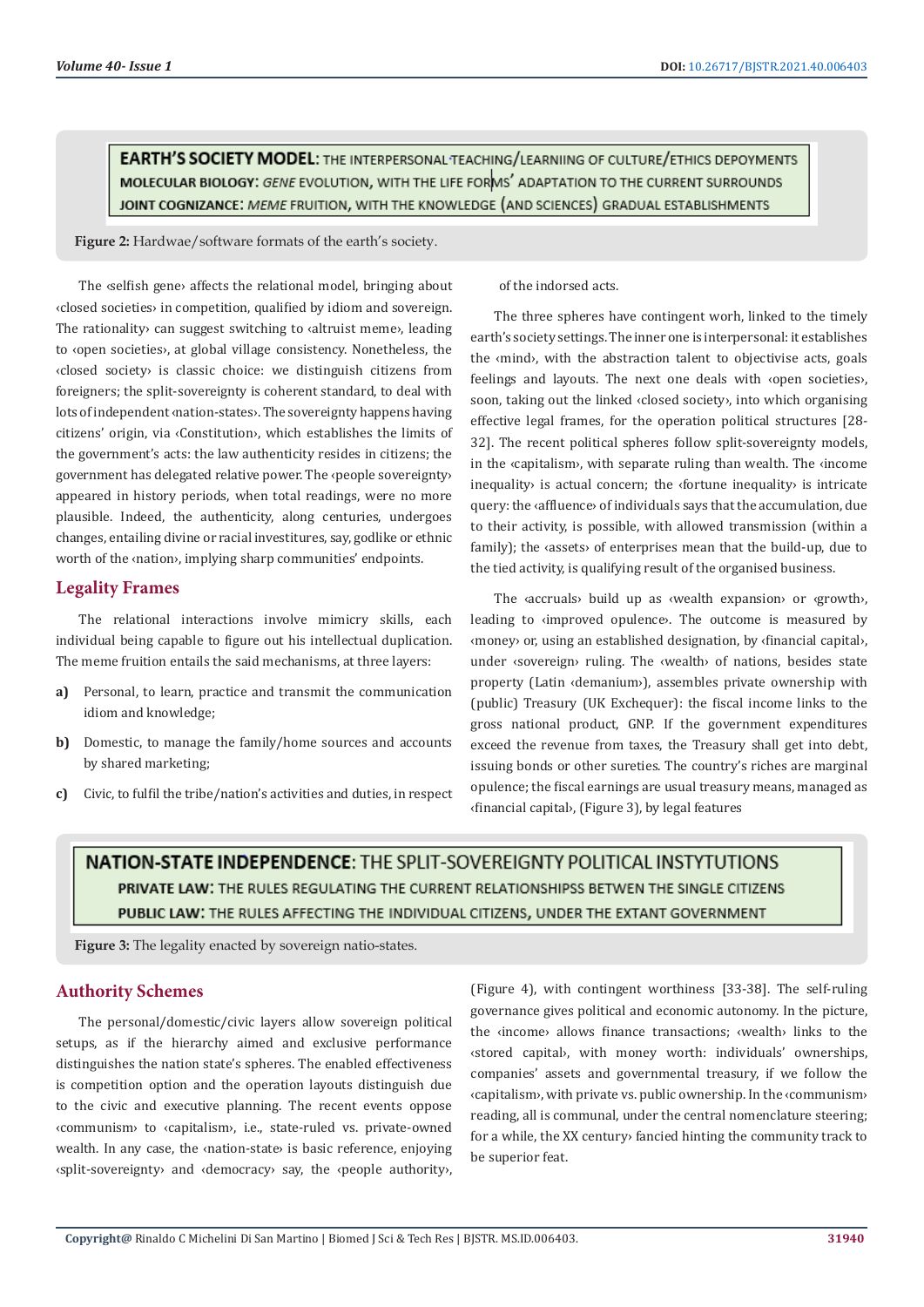**COUNTRY'S AUTONOMY MODELS:** THE SPLIT-SOVEREIGNTY LEADS TO SELF-RULING GOVERNANCE TOTAL TRUTHS: < DIVINE> OR < NATURAL> SETUPS OFFER HINTS ABOUT HIERARCHY GOVERNMENT LAYOUTS CONTINGENT OPTIONS: < HUMAN> ARRANGEMENTS ALLOW COMMUNISM OR CAPITALISM AUTHORITIES

**Figure 4:** The administation independence allows hierarchy authority.

The millennium starts, showing self-disintegration of the conjured enhanced frame. The XXI century ‹capitalism› is hybrid setup, with global urges: ‹communication›, ‹economy› and ‹ecology›. The ‹global communication› provides plenty options, with private profits (known list) and public advantage (including control of citizens' interactions and messages!). The ‹global economy› means that the ‹split-sovereignty› is non-sense, if the financial independence does not exist anymore: the biasing monetary guiles (Keynes' manoeuvers, currency devaluations, etc.) are two-edge tricks, untying ruins. The ‹global ecology› is XXI century drawback, leading to downfalls, if out of sustainability plans. These brief cues show that hybrid ‹capitalism›, also, needs revisions.

#### **Teamwork Patterns**

The human ‹culture/ethics› syntheses distinguish due to cooperative accomplishments, leading to combine plans, aimed at useful results, with social or technical traits, (Figure 5). The previous points offer cues the authenticity and accounting backings. The supply chain speciality requests, as well, front-end practical material transformations, to obtain useful products. These substructures have processing and economic worth, as the interpersonal acts enable fit issues. The relational options, language, trade and legality, enjoy combined gene and meme trails. The divine spirit is old spur to intellect. In the Darwinism, the gene evolution offers suggestions. Further hints need be added, to summarise the state of the art on the subject, to show the overall complexity of the topics [39-43].

In modern ages, the relational structures stabilise at three levels:

- **a)** The outer political, with the ‹nation-state› invention and the related legality;
- **b)** The middle domestic, with mutual civic establishments and trade provisions;
- **c)** The inner subjective, with agreements on worthy ‹private› and ‹public› roles.

PROVISIONS AND DELIVERIES: RELATIONAL CONSTRUAL, TO RUN CIVIC ORDERS & PROCESSING DUTIES **SOCIAL TRAITS:** <POLITICA > AND <*ECONOMIC*> SETUPS, ENJOYING EFFECTIVE CIVIC ORGANISATIONAL LAYOUTS TECHNICAL TRAITS: <PRODUCTIVE PROCESS> INVENTION, TO ALLOW AUTOMATIC THROUGHPUT AND CONTROL

**Figure 5:** Interpersonal deeds for supply chauns.

The arrangements are men's invention, moving from idioms for shared grasp, market for joint business and authority for common officialdom. The red tape is vital, only if parallel actors work. The trade relevant, especially after agrarian/industrial revolutions, with mass-production. Yet, the relational ability establishes with the spoken/written languages, which allow deep understanding and multiple appreciation. The built ‹knowledge› allows sophisticated novelties:

- **d)** The mass-outputs, through the (notably agrarian and industrial) revolutions;
- **e)** The artificial life/intelligence yields, by modulating the cognitive revolution.

The collaborative teamwork is meme fruition chance, stopping gene selfishness, as ‹rationality› shows possible alternatives, towards betterments. The revolutions are bets, with contingent value; a posteriori, only, we become aware of profits. The cooperative thinking is further fulfilment, with ways to the intellectual conception of useful operations and structures.

#### **Productive Outcomes**

The work-Organisation revolutions implement software/ hardware setups, with multiple objects and relevant improvements. The **«inventions»** cover mental deployments, fully building intellectual construal, with interpersonal teamwork achievements. Example issues cover:

- **a)** Social enhancements, since the efficiency directly affects the results' spheres;
- **b)** Legal structures, with creation of ‹nation-state› or other analogous institutes;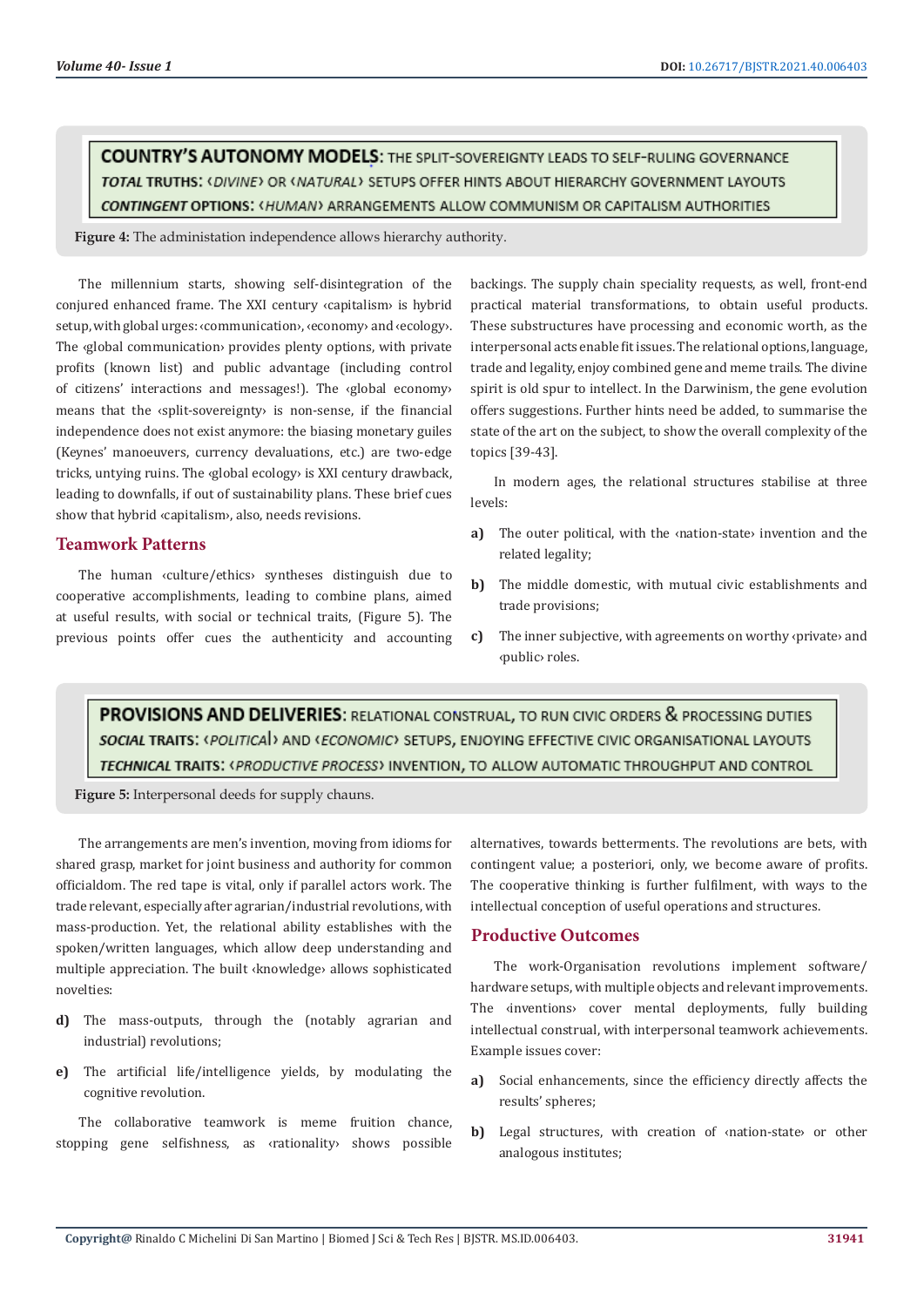- **c)** Political ideas, connecting the domestic assemblies with civic and global links;
- **d)** Technical options, discovering synthetic rulings, to justify the expected issues.

The work-organisation deeply affects the agrarian/industrial upheavals, when the new orders, with independent administrations of split-sovereign countries establish. The outcome brings to

the competition of parallel ‹nation-states›, at unlike ‹progress› phases. The ‹revolutions› are technical mark, showing the society's effectiveness of the current local civilization. The ‹productivity› is talk unknown in wilderness; it becomes critical comparative figure. The ‹progress›, however, is relative quantity: the choice can have preferences, but cannot be sure of an upgrading; our example issues are mind's ideas, not cosmos' information [44-49] (Figure 6).

TECHNOLOGY INNOVATION: THE WORK-ORGANISATION, VIA YERARCHIC PLANNING AND GOVERNANCE AGRARIAN REVOLUTION: THE ARTIFICIAL PLANNING AND PERFORMING (BIOLOGY) FORMATS AND PROCESSES INDUSTRIAL REVOLUTION: THE HUMAN <WORK-ORGANISATION> VIA AUTOMATION AND ARTIFICIAL <ENERGY>

**Figure 6:** Organisation/mechanisation of the productive setups.

#### **Operation Workings**

On our negligible planet, the earth's society has anthropoid driver, because the «intellect» limits to men. The «progress» is clever choice: ‹obvious›, if ‹possible›: the ‹productivity› is magic aim; the ‹entropy› shows that limits exist. We might only inspire to anthropic doctrines and we may look at iterating as much as possible the ‹life› and ‹intelligence› singularities via artificial doubles, (Figure 7). The analyses are, possibly, fantastic and, just, used to provide hints. The ‹intellect› or, perhaps, the ‹spirit› looks at the ‹conversion› towards artificial life/intelligence and then, at ‹restructuring› the originally planned ‹technical and management changes›. The images lead to assemble:

- **a)** The relational skill exploration: idiom/symbol, market/trade and authority/law;
- **b)** The matter/knowledge forward/backward ‹conversion› of engineering chores;
- **c)** The design synthesis, effecting natural provisions through artificial replications.

## **KNOWLEDGE REVOLUTION:** THE ARTIFICIAL PROCEDURES, TO ENHANCE THE INTANGIBLE PROCESSNG ARTIFICIAL LIFE: SUPPORTING ENHANCED REVERSIBILITY FOR FIT (RECOVERY) AND (RECYCLING) OPERATIONS ARTIFICIAL INTELLIGENCE: PROVIDING SUITED INTANGIBLE (ADDITIONS) OR (ALTERNATIVES) OPPORTUNITIES

**Figure 7:** Anthropoid emulation of technical operation processes.

The men's society develops because of the «relational» competences, fashioned and specialized by coaching, tutoring and training the children. The preliminary civilization enjoys substantial lack of restrictions, with loosely interacting tribes, easily moving to set-apart locations. The history age tells about countries and sovereigns in competition, i.e., wars, winners and losers. The periods-to -come show the earth approaching a common global village, in which we need cohabiting, keeping the safeguard of goods and objects we have to share. The future deploys with new challenges: the saving, cutback and remediation are investigated by moving many material processes, to cognitive additions and transformations on intangibles, to minimize the entropy contexts [50-55].

### **The Earth's Society Economy/Ecology Defies**

The ‹global› defies are curious outcomes, with series of side-

facts, making difficult to excerpt some simple remedy, due to the cross-link of situations. The present analyses address the fact to deal with human communities and look at explaining the «civilization» as direct organized outcome of ‹intelligent› operators in their current conditions. The picture entails the useful earth's sources or ‹natural capital› and the ‹thinking heads›, i.e., the operative skills of men or ‹human capital›, based on agentive and rational talents, to create artificial results. The conventional assessments is rooted in ‹money› or ‹financial capital›, synthetic trick, dressing balanced bargains, once adding up the ‹technical capital›, to include men's invented procedures and contrivances, (Figure 8). Curbing fact is today the ‹natural capital›: the ‹growth› is ‹transformation-based›; the ‹entropy› presumes decay and the ‹wealth expansion› cannot be endless, but the negative effects will propagate the global village over. The ‹global› defies, simply, show the end of ‹our human cycle› [56-61].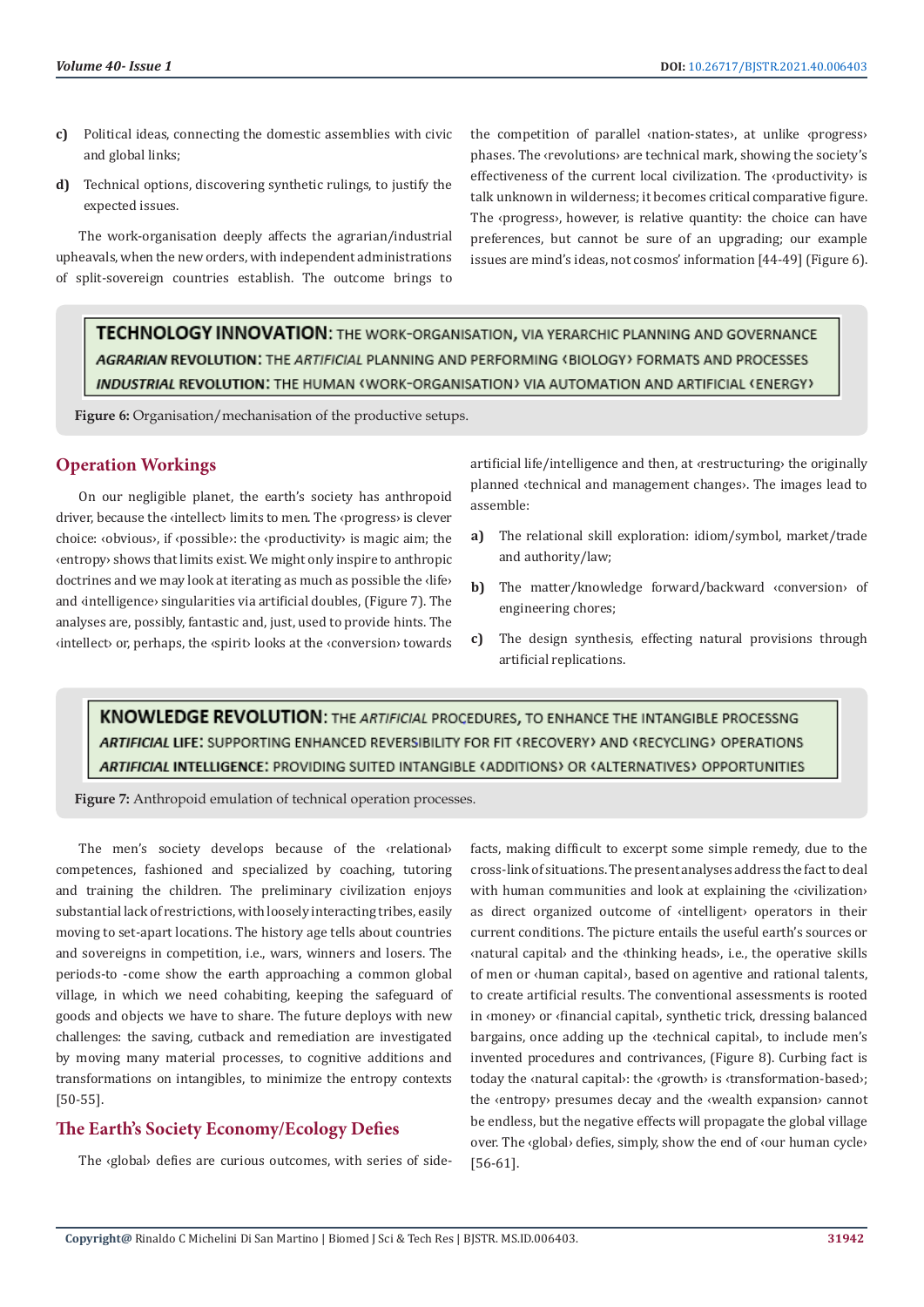**RELATIONAL MODES:** CULTURE/ETHICS CONSTRUAL, FROM INTERPERSONAL EDUCATION/SWOTTING 1) MATERIAL CAPITAL: THE TANGIBLES - 2) HUMAN CAPITAL: THE WORKFORCE & MANAGEMENT OPERATIONS 3) TECHNICAL CAPITAL: THE KNOW-HOW - 4) FINANCIAL CAPITAL: THE MONEY & COMMERCIAL PRACTICES

**Figure 8:** The basic ‹capitals› of the relational modes.

The ‹relational modes› amplify the reality, adding images, links and qualities, i.e., symbolic cues fulfilling, however, the characterisation of the pending occurrences. The multiple accounts, dealing with idiom (to talk), market (to trade) and legality (to enact), show that these modes build on joint interactions, or that the ‹human mind› starts forming, when cross-faced and coached. Linkage and education reflect on the basic ‹capitals›, giving evidence to some meanings and symbols. We recall example hints, to manage the said multiple accounts, in view of future challenges.

#### **Relational Modes**

The ‹human progress› is open query. The financial packing (individuals' ownerships, companies' assets and governmental treasury) are risky blurs, if just rooted in the ‹contrived› sovereignty of the ‹nation-states›. The dominance gives authority to tax the subjects moving most of the extant gross national product, GNP, to consumption under public rule. If the ‹nation-state› running takes over 50% GNP, we are halfway of ‹communism›. The figure is hot: residual wealth runs private, by cooperation recipes or sunken trade forms. In its place, the nomenclatures, fittingly, organize over self-adaptive hierarchies: the ‹capitalism› vs. ‹communism› or GNP ratio to alter from ‹private› to ‹public› management, has country's officialdom, more than safe track. The no ahead way is severe query: with ‹communism› (Gorbachev) glasnost, the ‹private› economy returns, since the earlier ‹public› dominance aimed at self-disintegration; with «capitalism», split-sovereign countries make debts with potent suppliers, for amounts exceeding GNP safe ratios (out of constitutional bonds).

The flexibility in debt repayment is ambiguous help, later turned in planned abuse. The ‹nation-state›, with 50% GNP required by ‹public› consumption and national debt equal or bigger than the GNP, is not viable; it will end in downfall, due to government's decision. The symbolic detection of safe ratios, typically, links to the ‹sovereignty› concept with ‹public› force. Steady cut-off identifies by riven-governance and divided-native/training assemblies, as if ‹independence› or ‹autonomy› is divine or ethnic mark. When such absolute reading is left out, the legality order, (Figure 9), develops in parallel, forming factual ‹public› relational layers, out of the ‹private› ones [62-67].

TUTORING DUTY: INVENTION OF (LANGUAGE), FOR (CLAN) COMPREHENSION, PLANNING AND COOPERATION BUSINESS TASK: DETECTING THE (MARKET) EFFICACY AND PROFIT, FOR (PRIVATE) OPERATION MANAGEMENT LEGALITY ORDER: DISCOVERY OF THE <NATION STATE> LAYOUT, FOR THE <PUBLIC> AUTHORITY GOVERNMENT

**Figure 9:** Interpersonal ‹symbolic› joint unearthning.

#### **Outcome Release**

The sketch, if the relational options are pivotal truths, reveals ‹natural laws›, say, ‹information› coded within the cosmos. The readings entail monism, along racial and ethnic lines. In alternative, the total dualism refers to transcendent reality, say, ‹god driven occurrences›. The modern age, by explicit or implicit schemes, propose that the European countries practice split-sovereignty, sort of noteworthy achievements via competitive rivalry proficiency. The nation ‹closed society› becomes tool, to tell how and why the success appears rewarding given peoples. Our analyses cannot trust pivotal truths: we might list singularities, carrying contingent worth: dife>, prompting repetitions; <intellect>, predisposing abstraction. Then, *«gene evolution»* creates the many living specie; ‹meme fruition› establishes the a posteriori ‹relational› framework (without a priory total truths) [68-73]. A priori godly or ethnic partitions bring to rivalry, with side belief, such as ‹Hobbs' rule›.

War is natural feature, deemed to get supremacy to best-fit groups, because managing ‹closed societies›, in which efficient hierarchies establish. Competition aims at forming top-down authority, indorsing solidarity tests, to foster the clan cohesion. The global economy falloffs mix the nations' interests: the cross-effects cannot grant the planned steering. A posteriori factual appraisals lead to steady pictures, such as ‹Kant's rule›: the cooperation adopts altruism habits in ‹open society›. The global ecology shows crosslinks, requiring coupled management, (Figure 10), to describe the ‹outcome›. That result tells that the world citizen aims at global village, with bottom-up authenticity.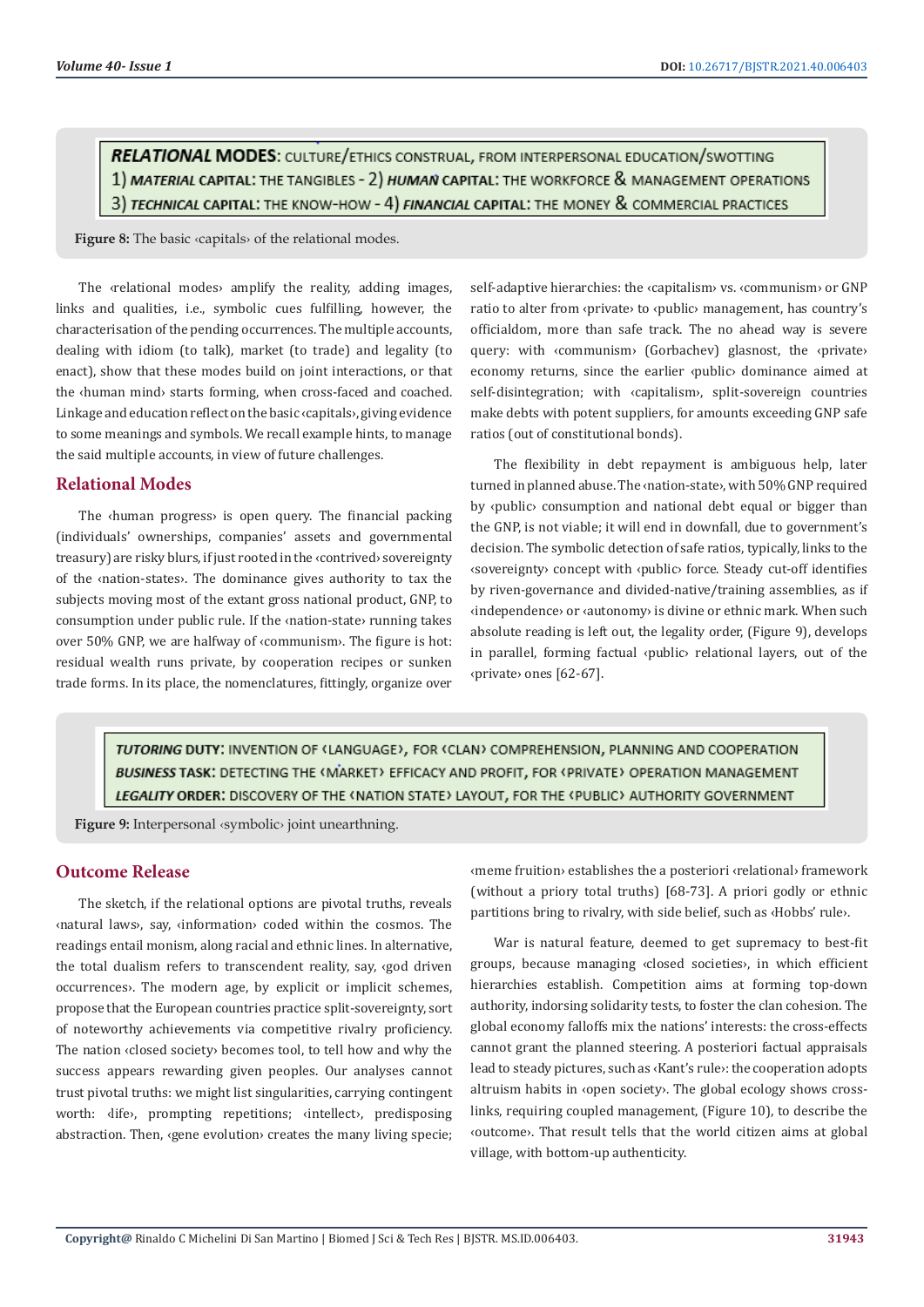**EXPLORATION SELF-RULE:** SCIENCE CONSTRUAL VIA RIVEN AUTONOMY AND INDEPENDENT CONSISTENCY TOTAL DUALISM/MONISM: RACE PATTERNS: (SPLIT-SOVEREIGNTY) COURSE FOR (NATION STATE) FREEDOM FACTUAL DUALISM: SELF-RULING COMMUNITIES, WITH ‹COOPERATION› AND ‹ALTRUISM› OPPORTUNITIES

**Figure 10:** From ‹pivotal truths›, to ‹coupled management›.

#### **Shared Advance**

The lose reliability of ‹pivotal truths› with godly or ethnic foundation links with the three-rank relational modes: language (to dialogue), business (to market) and law (to govern). The personal interface ripens, through education practices, towards ‹closed society› solidarity or ‹open society› altruism, if we make use of the above hints. The millennium changes are clear. If global economy brings in conflictual limitation to the sovereignty fragmentation, the global ecology fully eliminates disjointed decision keeping. The thinkable growth requires global village uniform legality, (Figure 11), or the earth needs unchanging governance, maintaining unbroken protection [74-79].

**PROMOTION CONVERSION: < COOPERATION> VS. < ANTAGONISM> PLANNED BETTERMENT PROCEDURES** GENE SELFISHNESS: SELF-INTEREST ENHANCED EXPLITATION OF (HEGEMONY) AND (COMPETITION) DEVICES MEME ALTRUISM: UNBROKEN PROTECTION, THROUGH <THRIFTY REMEDIAL> AND <CONTINUOUS RECOVERY>

Figure 11: From «riven governance», to «common legality».

Split-sovereignty is nonsense: the ‹closed societies› swap into a single ‹open society›, in which the relational construal has to work along the rational trail of the altruism, as the transparency of the ecology data tells the haughtiness of the local freedom. The resort to the ‹nation-state› rivalry stops. Instead of ‹mors tua, vita mea›, all move together towards death. The altruism is thrifty remedial, when ‹sustainable corporations› act together with ‹certification bodies›, enabling ‹big society› consistency. The riven governance might deal with protected economy; the global ecology shows that no marginal benefit shall distinguish to sheltered people, since no privilege can exist at the ecologic viewpoints. What we do will repeat with alike hindrances: the ‹altruism› does not tell that are fond of the aliens; it simply says that we avoid poisoning our existence.

#### **Altruism Cues**

The citizen of the world does not limit to closed clans; he aims at the global village, built on the ‹big society› options, with bottom-up authenticity. The fact tells that the relational links deploy a set of effects: to enable genome-encoded plans; to resort

to intellect options; to compare the on-progress results; to show decision-like talent. The ‹rationality› develops when the interaction level is complex: the gene selfishness does not help; the meme altruism provides hints to address ways-out and to select leads. The relational construal brings forth comparisons, judgments and choices. The meme trail tracks simulation and emulation, since the intellect options add abstract images by mimicry and copy, supporting phantasy specifications, with clearly identified merits [80-85]. The global economy is current request, when segmented markets establish. The global ecology switch in the new selflessness directions, once curtailing cognition follows. The analyses, involving the global village, address the ‹open society› layout: we cannot deal with social or political rights, reserved to the citizens of given countries (Figure 12). The ecology requires removing the privileges, so that, at the interstate range, the civil obligations bring about full altruism compensation. The result is, perhaps, a bit too complex if the split-sovereignty persist. The question is left open, and the third relational range of the ‹legality› is, accordingly, to revise.

ALTRUISM OR SELFLESSNESS: THE GENEROSITY GRANTS SAFE ON-LINE CHCKS. APPRAISALS AND PIBKS SELF-BIOLOGY: THE GENE EVOLUTION ALLOWS CURTAIILING FEASIBLE, EFFICIENT AND SELECTED OPERATIONS SELF-COGNITION: THE MEME FRUITION OFFERS IMPLEMENTING POSSIBLE, USEFUL AND APPROPRIATE CHOICES

**Figure 12:** The ‹altruism› vs. ‹check, appraisal and pick›.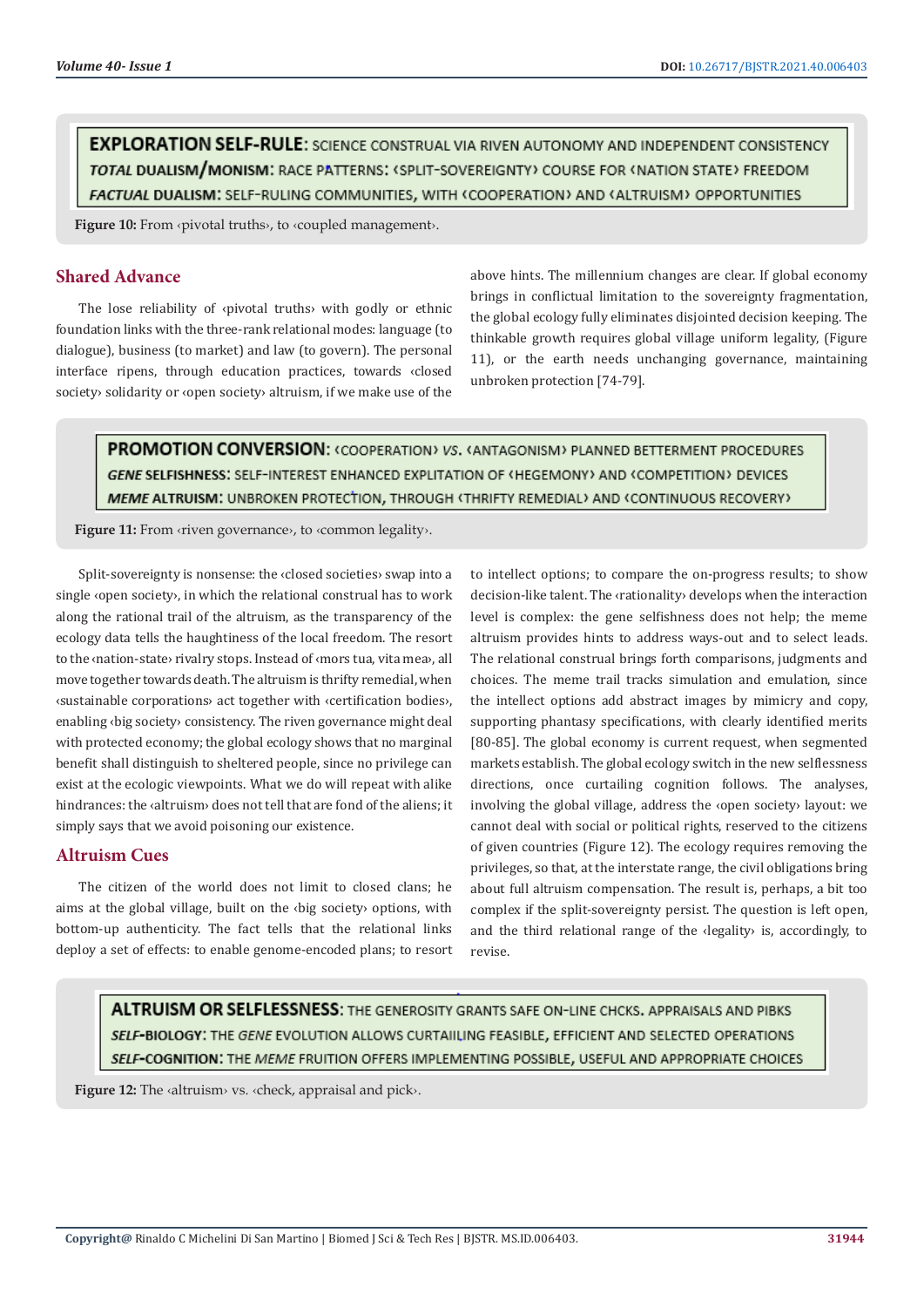#### **Conclusion**

The ‹relational hypotheses› offer hints on different purposes. In the present survey, the central drive aims at justifying the factual interpersonal human capabilities, which establish the substance of the civilisation. The analyses suggest complex interpretations, since the images and concepts in the human minds form modify and sore-up with contingent force, but clear evidence [86,87]. Pictures and ideas have readings, in which we may directly recognise strong facts and transitions:

- **a)** The core setups, listing formats that tell the human software/ hardware edges.
- **b)** The critical drafts, giving details on the current economy and ecology settings.

These complex interpretations are, however, imperfect, as the core setups remain contingent, without total truth and the critical drafts are liable priority with restricted efficacy. In the survey, the absolute pictures, done by monism (and information immanence) or total dualism (and godly transcendence) have explicit mention, keeping merely figurative functions. The steady formats can enjoy right acknowledgements, e.g., trusting the formerly exemplified seven figures. At the point, the dangerous economy/ecology traits become serious confrontation, with the further epitomised five traits. The discussion on the subject, certainly, does not stop here [88-91]. The analyses need combining the steady core formats, with the looming critical defies. By now, we can move back to the ‹relational hypotheses›, trying to detail the changeovers to face. The pick has separately to address the situations with explicit links to the entropy trends, either the control on saving/recovery imperatives for ‹sustainability›, namely:

- **a)** The swap into deteriorated surrounds and unhealthy political institutes;
- **b)** The planned reclamation/recycling to yield ordered headway outcomes.

Formal ‹natural laws›, with coherent structure, perhaps, identifies the core setups: the written comparisons are difficult to assess by absolute data. The second research line has just provisional worth, but the appraisals are more consistent. Can we expect programmed «sustainability» issues? The global ecology problems imply negative answers, if aimed at ‹absolute› construal. ‹Entropy› is fundamental truth of the cosmos' inner information: men's devised tricks to improve efficiency enhance, as well, waste and speed up decay. We may trust in ‹miracles›: total dualism tells that degeneracy affects matter, not spirit; the man's civilization can be almighty's design. The ‹faith› in total truths simplifies our guesses, but we, only, relay on our invented ‹science›, say, ‹knowledge›, possibly, a posteriori set by the ‹falsification rule›, just, allowing <provisional> readings. The line does not enjoy fixed logic: the weak course, however, can explore operation dualism, once ‹singularities› occur and open peculiar options. On the earth, the ‹life› and the ‹intelligence› are odd discontinuities, bringing in proper agentive and rational wherewithal, i.e., the bases of the men's civilization.

The civil headway, built by ‹contingent› construal, is provisional or conditional upshot; its ‹sustainability› is not a priori certainty, but just a posteriori upshot. The outlined study offers cues on the subject, telling that *«sustainability*» is restricted and temporary outcome, as any other men's conceived invention. The social advance combines communication and business with political setups, in view to manage ordered localised ‹nation-states›, each one with its govern. In the account, the parallel countries refer to their preexisting traditions, being obvious that the split-independence does need proof, if, just, the earlier autonomy exists. The ‹sovereignty› does not need explanations: the ‹authority› and the ‹closed society› enjoy acknowledged consent. The present investigation looks at the ‹relational modes› affecting the men in their earth's life. The enquiry has particularly relevant outcomes, as it permits identifying really important men's traits: the language invention, the market practice and the authority instigation.

The accounts do not provide absolute proof that the three relational links necessarily develop; the provisional ties are verified hypotheses, once the language finding, the market drill and the authority urging are on duty facts, with a posteriori check. The ‹hoc post hoc, ergo propter hoc› logic cannot be used, however, the links between the three «relational modes» is stressed. In alternative, the enquiry is separately addressing the said ‹relational modes›, as if the links shall not establish because of fit equivalence at the interpersonal rehearsal. But: idiom, barter and kerb are mind construal, with fit consistency: the current search shows details more and more meme fruition pertinent, i.e., linked to the rational deployments, after the agentive settings of the gene evolution. The earth's society organization according to suitable ‹relational› knacks, in which speech and talking or market and barter or authority and kerb are advantages for the citizens' understanding, manoeuvre and governance, is object of examinations along the study, with helpful niceties.

The details easily connect with ‹immanent information› or with ‹godly pictures› if absolute data are in our availability. These are, surely, imaginary forecasts; the niceties happen being contingent facts, as the ‹relational› talents characterise the humanity and enjoy provisional worth, not total truth. In the inspections, speech and talking or market and barter or authority and kerb are unbelievable brainchildren, maybe, easier to acknowledge, if ‹immanent information› or ‹godly pictures›. The ‹relational› hypotheses, thereafter, have sketches with consistent remarks,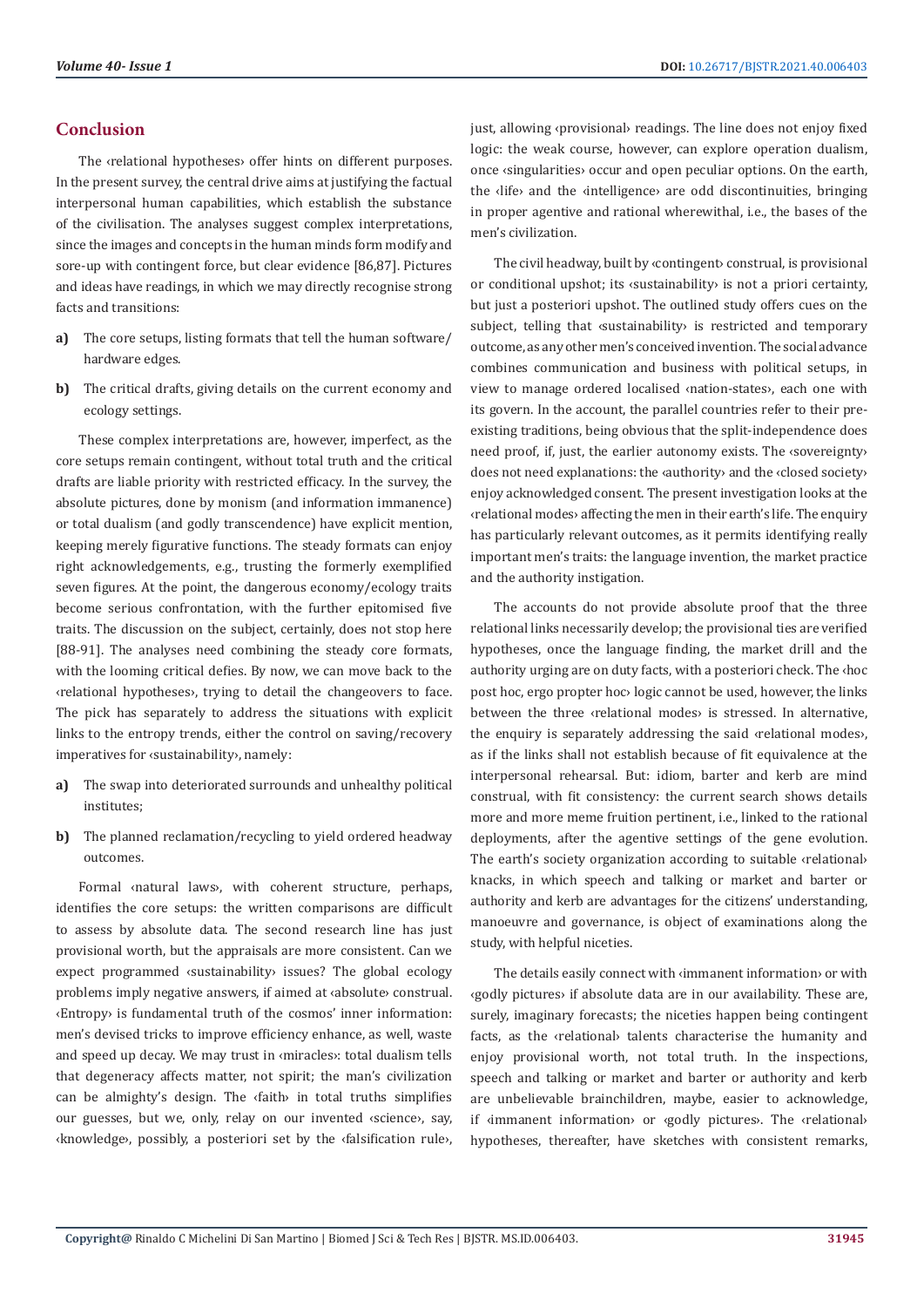but out of necessities: we do not have hints that justify idiom, trade or authority; we say these happenings build and, in parallel, the ‹human cognizance› is awkward narration, with peculiar, induced effects [92-97]. It is hard to tell how far ‹cosmos› and ‹earth› distinguish. In the present analyses, the ‹biology› and the ‹cognition› appear strong occurrences, proposing ‹gene evolution› and ‹meme fruition›, in view of ‹life› adaptation because of agentive peculiarities and ‹intellect› completion according to rational distinctiveness.

We, perhaps, trust in **daws** of the nature with inner causality structure; yet: evolution is more factual: it brings the inner changes, to growth cycles and fitting editions. In like measure: fruition has truthful power: it leads the inner talent to emulation and simulation acts and to relational deployments, with rational assessments and decision-making traits. The resort to interpersonal gifts allows exploring parallel images and appraisals and balancing the crossideas or mind by-products. The mental spinoffs deal with the formation and the controlling of the ‹human knowledge›, i.e., the management of our ‹understanding› about what we discern occurring around us. We think to observe, comprehend and partake when involved in physical transformations. The collected data, acknowledged phenomena and designed actions are reliable or truthful notions, so that the ‹human knowledge› happens duplicating the cosmos' information (in current requests). In conclusion, the ‹relational hypotheses› seem offering the way to bypass the access to ‹total truth›, by factual access to truth, since the interpersonal gifts support operation alternatives.

#### **References**

- 1. [In: Erickson JD, Messner F \(Eds.\)., \(2007\) Ecological economics of](https://books.emeraldinsight.com/page/detail/Ecological-Economics-of-Sustainable-Watershed-Management/?k=9780762314485)  [watershed management, Emerald Book. Bingley.](https://books.emeraldinsight.com/page/detail/Ecological-Economics-of-Sustainable-Watershed-Management/?k=9780762314485)
- 2. In: Norel P, Beyard P, Bergen L (Eds.)., (2010) Mondialisation et capitalisme, La découverte, Paris.
- 3. [Ronson J \(2015\) So, you've been publically shamed, Riverheads Books,](https://www.goodreads.com/book/show/22571552-so-you-ve-been-publicly-shamed)  [New York.](https://www.goodreads.com/book/show/22571552-so-you-ve-been-publicly-shamed)
- 4. Turner A (2015) Between debt and devil: money credit and fixing global finance, Princeton Uni. Press, Princeton.
- 5. Versiero M (2013) Il dono della libertà e l'ambizione dei tiranni: l'arte della politica nel pensiero di Leonardo, Ist. It. Studi Filosofici, Napoli.
- 6. Ginsborg P (2015) Family politics: domestic life, devastation and survival 1900-1930, Yale Uni. Press, New Haven.
- 7. [Markoff J \(2015\) Machines of loving grace: the quest for common ground](https://www.goodreads.com/book/show/23460922-machines-of-loving-grace)  [between humans and robots, Ecco, New York.](https://www.goodreads.com/book/show/23460922-machines-of-loving-grace)
- 8. [O'Hagan A \(2011\) Julian Assange: the unauthorised autobiography,](https://www.goodreads.com/book/show/12689645-julian-assange---the-unauthorised-autobiography)  [Canongate, London.](https://www.goodreads.com/book/show/12689645-julian-assange---the-unauthorised-autobiography)
- 9. Putnam RD (2000) Bowling alone: the collapse and revival of American community, Simon & Shuster, New York.
- 10. Smithers A (2009) Wall Street revaluated: imperfect markets and inept control, John Wiley, New York.
- 11. Wolferson J (2010) A global life: my journey among rich and poor, from Sydney to Wall Street to the World Bank, Public Affairs, New York.
- 12. Michelini RC (2010) Knowledge society engineering: a sustainable growth pledge, Nova Sci. Pub., New York, pp. 350.
- 13. Plender J (2015) Capitalism: money, moral and markets, Biteback, London.
- 14. In: Seligman EA (Edt.)., (2002) Encyclopaedia of social science, vol. XIV, MacMillan, New York.
- 15. Tett G (2009) Fool's gold: how the bold dream of a small tribe at J.P. Morgan was corrupted by Wall Street greed and unleashed a catastrophe, Free Press, New York.
- 16. Von Neumann J, Morgenstern O (2004) Theory of games and economic behaviour, 65th Anniversary Ed., Princeton Uni. Press, Princeton
- 17. Bresciani Turoni C (2003) The economics of inflation: a study of currency depreciation in post-war Germany, Rutledge, London.
- 18. Miller RM (2002) Paving Wall Street: experimental economics and the quest of the perfect market, John Wiley, New York.
- 19. Partnoy F (2009) The match king: Ivar Kreuger, the financial genius behind a century of Wall Street, Public Affairs, New York.
- 20. Stiglitz JE (2001) The roaring nineties: a new history of the world's most prosperous decade, W.W. Norton & Co., New York.
- 21. In: Tamm RA (Edt.)., (2011) International climate change negotiation and investment, Nova Sci., New York.
- 22. Bingham T (2010) The rule of law, Allan Lane, London.
- 23. Jerven M (2015) Africa: why economists get it wrong, Zed Books, London.
- 24. Rodrik D (2007) One economics, many recipes: globalisation institutions, Princeton Uni., Princeton.
- 25. Squires J (2000) Gender in political theory, Polity, Cambridge.
- 26. Suhas HK (2001) From quality to virtual enterprise: an integrated approach, CRC Press, Boca Raton.
- 27. Tombs R (2015) The English and their history, Knopf, New York.
- 28. Cohan W (2011) Money & power: how Goldman Sachs came to rule the world, Doubleday, New York.
- 29. Malcolm N (2015) Agent of empire: knights, corsairs, Jesuits, and spies in the late XVI-century Mediterranean world, Allen Lane, London.
- 30. Michelini RC (2008) Knowledge entrepreneurship and sustainable growth, Nova Sci. Pub., New York pp. 325.
- 31. Myerson G (2001) Heidegger, Habermas and the mobile phone, Icon Books, Cambridge.
- 32. Russell G (2014) Heirs of forgotten kingdoms: journey into the disappearing religions of the Middle East, Basic Books, New York.
- 33. Farrll Ge (2011) Crash of titans, greed, hubris the fall of Merrill Lynch, Crown Business, New York.
- 34. Henriques D (2001) The wizard of lies: Bernie Madoff and the death of trust, Times Books, New York.
- 35. In: Melli M, Cacciotti A (Eds.)., (2011) Francescani e uso del danaro, EBF, Milano.
- 36. Morris J, Carey D (2010) King of capital: the remarkable rise, fall and rise again of Blackstone and Steve Schwarzman, Crown Business, New York.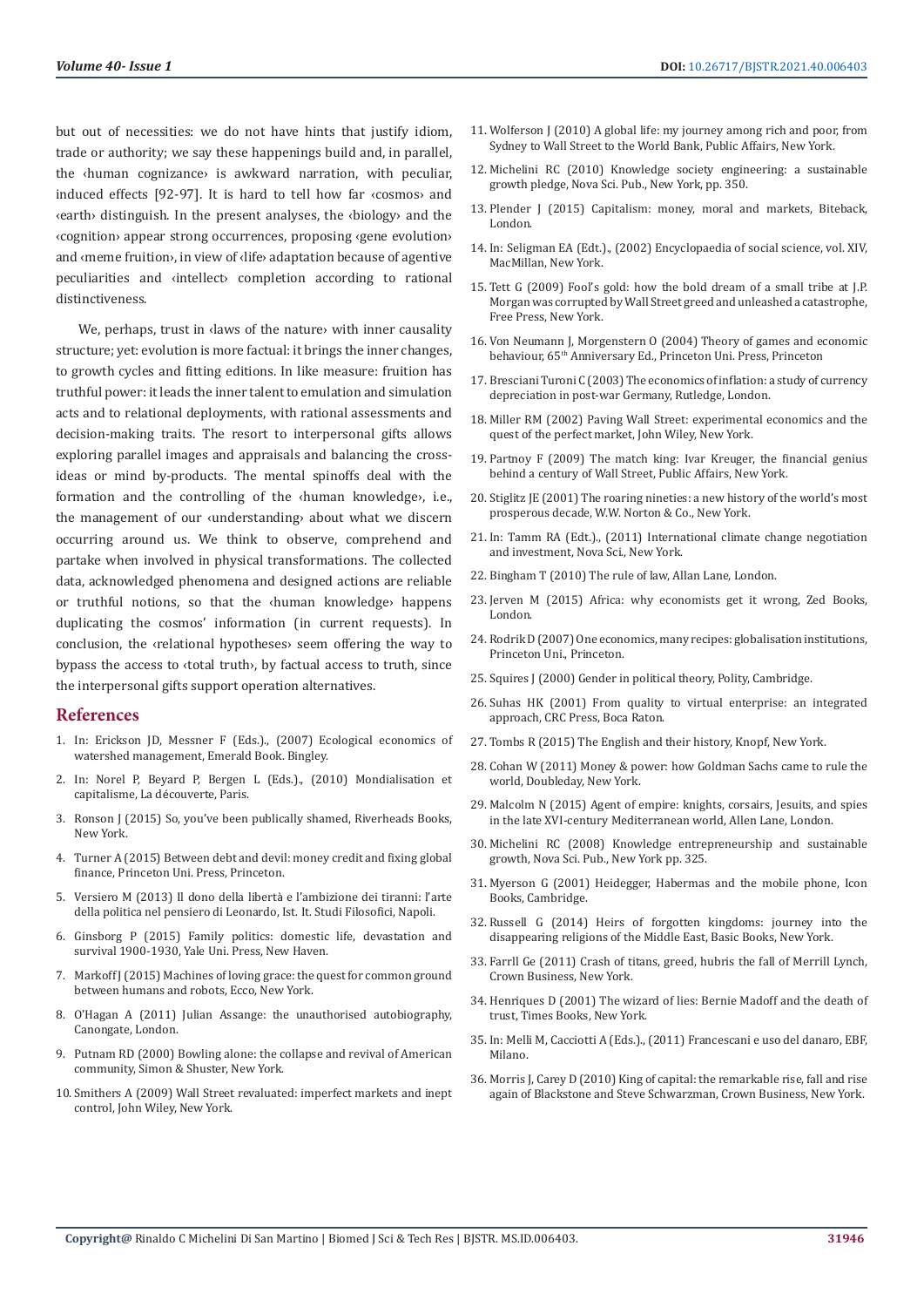- 37. Powell G (2006) Beginning database design, J. Wiley, Indianapolis.
- 38. Shehadeh R (2010) A rift in time: travels with my Ottoman uncle, Profile, London.
- 39. Goodwin R (2015) Spain: the center of the world 1519-1682, Bloomsbury, London.
- 40. Kelly S (2010) Scott-land: the man who invented a nation, Polygon, Edinburg.
- 41. Meyer M (2009) The Berlin wall: my part in its downfall, Arcadia, London.
- 42. Sheldrick D (2012) Love, life & elephants: an African love story, Viking, London.
- 43. Smolin L (2013) Time reborn: from the crisis of physics to the future of the universe, Allen Lane, London.
- 44. Atwater PMH (2011) Near-death experiences, MJF Books. New York.
- 45. Jnsam H, Franke Wittle I, Goberna M (2009) Microbes at work, Springer, London.
- 46. [In: Pastorok RA, Bartel SM, Ferson S, Ginzburg LR, \(Eds\)., \(2001\) Ecologic](https://www.enviroscienceinc.com/services/emergency-response/ecological-risk-assessment/)  [modelling in risk assessment: chemical effects on populations and eco](https://www.enviroscienceinc.com/services/emergency-response/ecological-risk-assessment/)[systems, CRC Press, Boca Raton.](https://www.enviroscienceinc.com/services/emergency-response/ecological-risk-assessment/)
- 47. Riley WF, Sturges LD, Morris DH (2006) Mechanics of materials, J. Wiley, Chichester-New York.
- 48. Service T (2012) Music as alchemy: journeys with great conductors and their orchestras, Faber & Faber, London.
- 49. Woodward B (2002) Bush at war, Simon & Schuster, New York.
- 50. [Lamarque P \(2010\) The philosophy of literature, Blackwell, Oxford.](https://www.wiley.com/en-us/The+Philosophy+of+Literature-p-9781405121972)
- 51. [Michelini RC \(2009\) Robot-age knowledge changeover, Nova Sci. Pub.](https://ebin.pub/robot-age-knowledge-changeover-robotics-research-and-technology-1606929054-9781606929056.html)  [New York, pp. 344.](https://ebin.pub/robot-age-knowledge-changeover-robotics-research-and-technology-1606929054-9781606929056.html)
- 52. [Nightingale C \(2012\) Segregation: a global history of divided cities, Uni.](https://press.uchicago.edu/ucp/books/book/chicago/S/bo8844226.html)  [Of Chicago Press. Cicago.](https://press.uchicago.edu/ucp/books/book/chicago/S/bo8844226.html)
- 53. Putman RJ (1994) Community ecology, Chapman and Hall, London.
- 54. Sauret MJ, Gori R, Abelhauser A (2011) La folie évaluation: les nouvelles fabriquées de la servitude, Mille et une nuits, Paris.
- 55. In: Stiglitz JE (Edt.)., (2002) Can anyone hear us? Crying out for change from many lands, World Bank Reports, Washington.
- 56. [Eichengreen B \(2015\) Hall of mirrors: great depression and great](https://global.oup.com/academic/product/hall-of-mirrors-9780199392001?cc=in&lang=en&)  [recession, and the uses/misuses of history, Oxford Uni. Press, New York.](https://global.oup.com/academic/product/hall-of-mirrors-9780199392001?cc=in&lang=en&)
- 57. Naef S (2012) La questione dell'immagine nell'Islam, Obarrao, Milano.
- 58. Plokyi S (2015) The gates of Europe: a history of Ukraine, Allen Lane, London.
- 59. Stahel WR, Børlin M (1987) Stratégie économique de la durabilité, Soc. de Banque Suisse, Genève.
- 60. [Wrangham R \(2009\) Catching fire: how cooking made us human, Basic](https://www.amazon.in/Catching-Fire-Cooking-Made-Human/dp/0465020410)  [Book, New York.](https://www.amazon.in/Catching-Fire-Cooking-Made-Human/dp/0465020410)
- 61. Zajonc A (1993) Catching the light: the entwined history of light and mind. Bantam Books, New York.
- 62. Close F (2012) The infinity puzzle: quantum field theory and the hunt for an orderly universe. Basic Book, New York.
- 63. [Easterly W \(2001\) The elusive quest for growth: the economists'](https://mitpress.mit.edu/books/elusive-quest-growth)  [adventures and misadventures, MIT Press, Cambridge.](https://mitpress.mit.edu/books/elusive-quest-growth)
- 64. Lincoln D (2012) Understanding the universe: from quarks to the cosmos, World Sci. Books, London.
- 65. Michelini RC (2016) Cognitive revolution quest: human civilisation prospects, ARACNE, pp. 357.
- 66. Odum HT (1971) Environment, power and society. Wiley Interscience, New York.
- 67. [Suh NP \(1990\) The principle of design. Oxford Uni. Press, New York.](https://global.oup.com/ushe/product/the-principles-of-design-9780195043457?cc=in&lang=en&)
- 68. Cox B, Forshow J (2012) The quantum universe: everything that can happen does happen, Capo Press, New York.
- 69. Friedman TL (2009) Hot, flat and crowded: why we need a green revolution and how it can renew America, Farrar, Straus & Giroux, New York.
- 70. [Keane JN \(2001\) Public life and late capitalism towards a socialist theory.](https://www.cambridge.org/9780521255431) [Cambridge Uni. Press, Cambridge.](https://www.cambridge.org/9780521255431)
- 71. Sorrentino F, Pettenati MC (2014) Orizzonti di conoscenza, Firenze Uni. Press, Firenze.
- 72. [Tononi G, Edelman G \(2000\) A universe of consciousness: how matter](https://psycnet.apa.org/record/2001-00539-000) [becomes imagination. Basic Books, New York.](https://psycnet.apa.org/record/2001-00539-000)
- 73. [Young M \(2010\) The ghosts of martyrs square: an eyewitness account of](https://www.simonandschuster.com/books/The-Ghosts-of-Martyrs-Square/Michael-Young/9781416598633) [Lebanon's life struggle. Simon & Schuster, New York.](https://www.simonandschuster.com/books/The-Ghosts-of-Martyrs-Square/Michael-Young/9781416598633)
- 74. [In: Clark A \(Edt.\)., \(2008\) Super-sizing the mind: embodiment, action](https://oxford.universitypressscholarship.com/view/10.1093/acprof:oso/9780195333213.001.0001/acprof-9780195333213) [and cognitive extension, Oxford Uni. Press, New York.](https://oxford.universitypressscholarship.com/view/10.1093/acprof:oso/9780195333213.001.0001/acprof-9780195333213)
- 75. [Kotlikoff LJ \(2010\) Jimmy Stewart is dead: ending the world's on-going](https://www.wiley.com/en-us/Jimmy+Stewart+Is+Dead%3A+Ending+the+World%27s+Ongoing+Financial+Plague+with+Limited+Purpose+Banking-p-9781118011331) [financial plague with limited purpose banking, John Wiley & Sons,](https://www.wiley.com/en-us/Jimmy+Stewart+Is+Dead%3A+Ending+the+World%27s+Ongoing+Financial+Plague+with+Limited+Purpose+Banking-p-9781118011331) [Hoboken, pp. 272.](https://www.wiley.com/en-us/Jimmy+Stewart+Is+Dead%3A+Ending+the+World%27s+Ongoing+Financial+Plague+with+Limited+Purpose+Banking-p-9781118011331)
- 76. Michelini RC (2012) Society progress evolution: sustainability and responsiveness, Nova Sci. Pub., New York, pp. 418.
- 77. [Nye J \(2015\) Is the America century over? Polity Press, Cambridge.](https://www.jstor.org/stable/43828688)
- 78. In: Pridgen TS, Drury EK (Eds.)., (2010) Handbook on environmental quality, Nova Sci., New York.
- 79. [Starr K \(2009\) Golden dreams: California in the age of abundance 1950-](https://global.oup.com/academic/product/golden-dreams-9780199832491?cc=in&lang=en&) [1963, Oxford Uni. Press, Oxford.](https://global.oup.com/academic/product/golden-dreams-9780199832491?cc=in&lang=en&)
- 80. Green B (2012) The hidden reality: parallel universes and the deep laws of the cosmos, Penguin Books, London.
- 81. Hastings M (2012) All hell let loose: the world at war 1939-1945, Harper Press, London.
- 82. Parker M (2011) The sugar barons: family, corruption, empire and war in the West India, Walker & Co., New York.
- 83. [Sauser B, Boardman J \(2008\) Systems thinking, CRC Books, Boca Raton.](https://www.routledge.com/Systems-Thinking-Coping-with-21st-Century-Problems/Boardman-Sauser/p/book/9781420054910)
- 84. Stern JM, Ross I (2003) Against the grain: how to succeed in business by peddling heresy, John Wiley, New York.
- 85. Zaccaria G (2012) La comprensione del diritto, Laterza, Bari.
- 86. [Mee N \(2012\) Higgs force: a symmetry-breaking force that makes the](https://www.goodreads.com/book/show/13040144-higgs-force) [world an interesting place, Lutterforth Press, London.](https://www.goodreads.com/book/show/13040144-higgs-force)
- 87. [Paul R \(2009\) End the Fed, Grand Central, New York.](https://www.grandcentralpublishing.com/titles/ron-paul/end-the-fed/9780446568180/)
- 88. [Pandya S \(2013\) Muslim women and Islamic resurgence: religion,](https://www.bloomsburycollections.com/book/muslim-women-and-islamic-resurgence-religion-education-and-identity-politics-in-bahrain/?clearSearch) [education and identity politics in Bahrain. Tauris, London.](https://www.bloomsburycollections.com/book/muslim-women-and-islamic-resurgence-religion-education-and-identity-politics-in-bahrain/?clearSearch)
- 89. In: Shaw J, MacKinnon D, Dochterty I (Eds.)., (2008) Diverging mobility? Devolution, transport and policy, Emerald Book, Bingley.
- 90. [Simpson JA, Weiner ESC \(2000\) Oxford dictionary of historical principles.](https://www.worldcat.org/title/shorter-oxford-english-dictionary-on-historical-principles/oclc/1209341) [Clarendon Press, Oxford.](https://www.worldcat.org/title/shorter-oxford-english-dictionary-on-historical-principles/oclc/1209341)
- 91. [West Eberhard MJ \(2003\) Developmental plasticity and evolution,](https://global.oup.com/academic/product/developmental-plasticity-and-evolution-9780195122350?cc=in&lang=en&) [Oxford Uni. Press, Oxford.](https://global.oup.com/academic/product/developmental-plasticity-and-evolution-9780195122350?cc=in&lang=en&)